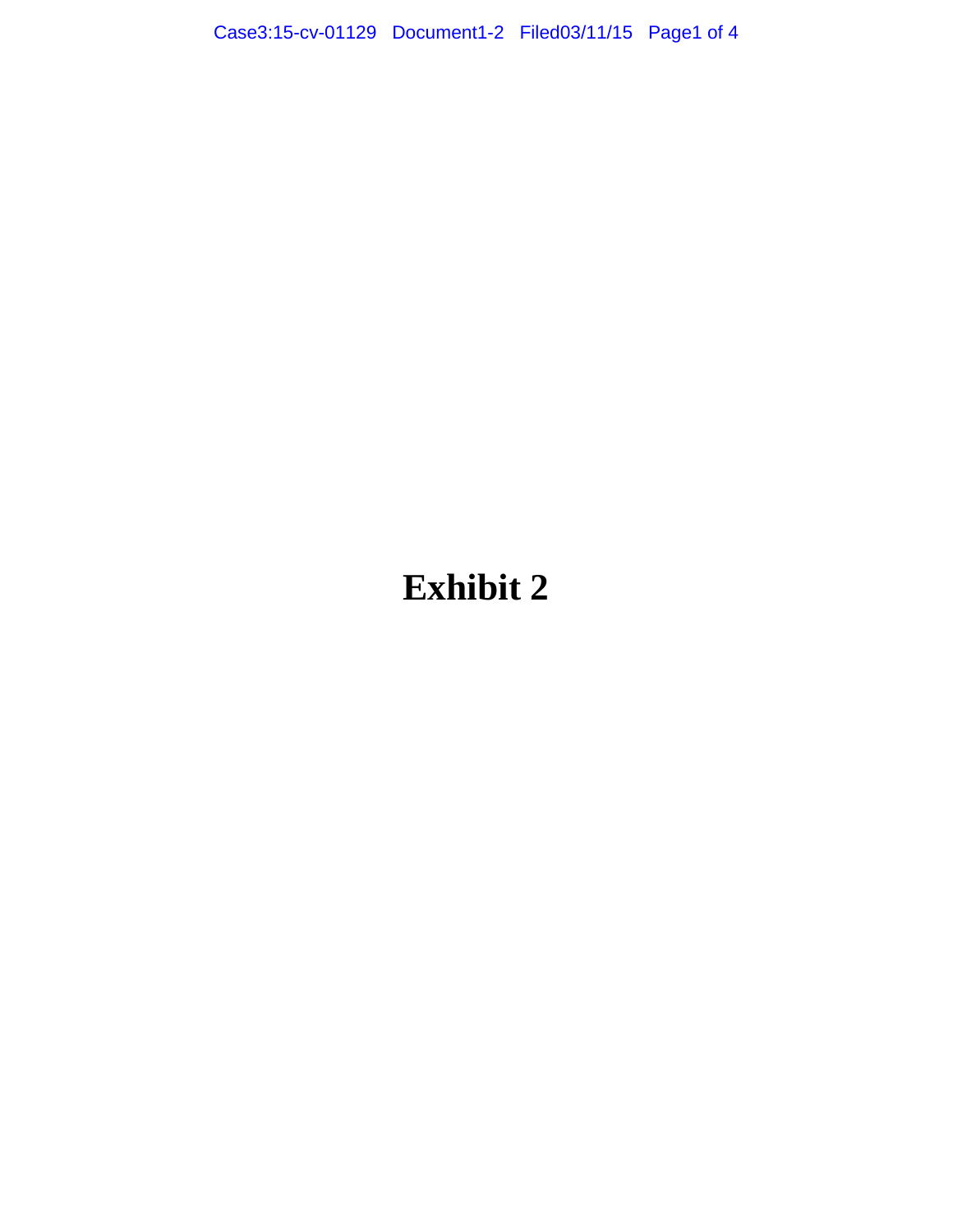|                     | Case3:15-cv-01129 Document1-2 Filed03/11/15 Page2 of 4                                                |                                    |           |  |  |  |  |
|---------------------|-------------------------------------------------------------------------------------------------------|------------------------------------|-----------|--|--|--|--|
|                     |                                                                                                       |                                    |           |  |  |  |  |
| 1<br>$\overline{2}$ | Jonathan E. Nuechterlein<br><b>General Counsel</b>                                                    |                                    |           |  |  |  |  |
| 3                   | Eric D. Edmondson, D.C. Bar No. 450294<br>Erika Wodinsky, Cal. Bar No. 091700                         |                                    |           |  |  |  |  |
| 4                   | Jacob A. Snow, Cal. Bar No. 270988                                                                    |                                    |           |  |  |  |  |
| 5                   | 901 Market Street, Suite 570, San Francisco, CA 94103<br>$(415)$ 848-5100/ $(415)$ 848-5184 (fax)     |                                    |           |  |  |  |  |
| 6                   | eedmondson@ftc.gov; ewodinsky@ftc.gov; jsnow@ftc.gov                                                  |                                    |           |  |  |  |  |
| 7                   | Raymond E. McKown, Cal. Bar No. 150975                                                                |                                    |           |  |  |  |  |
| 8                   | Stacy Procter, Cal. Bar No. 221078<br>10877 Wilshire Blvd., Suite 700, Los Angeles, CA 90024          |                                    |           |  |  |  |  |
| 9                   | $(310)$ 824-4343/(310) 824-4380 (fax)<br>rmckown@ftc.gov; sprocter@ftc.gov                            |                                    |           |  |  |  |  |
| 10                  | <b>Attorneys for Plaintiff</b>                                                                        |                                    |           |  |  |  |  |
| 11                  | <b>Federal Trade Commission</b>                                                                       |                                    |           |  |  |  |  |
| 12                  | UNITED STATES DISTRICT COURT                                                                          |                                    |           |  |  |  |  |
| 13<br>14            | <b>NORTHERN DISTRICT OF CALIFORNIA</b><br><b>SAN FRANCISCO DIVISION</b>                               |                                    |           |  |  |  |  |
| 15                  | FEDERAL TRADE COMMISSION,                                                                             |                                    |           |  |  |  |  |
| 16                  | Plaintiff,                                                                                            | Case No. 15-cv-01129               |           |  |  |  |  |
| 17                  | V.                                                                                                    | <b>EXHIBIT 2: VIDEO OF DIRECTV</b> |           |  |  |  |  |
| 18                  | DIRECTV,                                                                                              | <b>ADVERTISEMENT</b>               |           |  |  |  |  |
| 19                  | a corporation,                                                                                        |                                    |           |  |  |  |  |
| 20                  | and                                                                                                   |                                    |           |  |  |  |  |
| 21                  | DIRECTV, LLC,                                                                                         |                                    |           |  |  |  |  |
| 22                  | a limited liability company,                                                                          |                                    |           |  |  |  |  |
| 23                  | Defendants.                                                                                           |                                    |           |  |  |  |  |
| 24                  |                                                                                                       |                                    |           |  |  |  |  |
| 25                  | <b>MANUAL FILING NOTIFICATION</b>                                                                     |                                    |           |  |  |  |  |
| 26                  | Regarding: EXHIBIT 2 to the COMPLAINT                                                                 |                                    |           |  |  |  |  |
| 27                  | This filing is in physical form only, and is being maintained in the case file in the Clerk's office. |                                    |           |  |  |  |  |
| 28                  |                                                                                                       |                                    |           |  |  |  |  |
|                     | <b>EXHIBIT 2: VIDEO OF DIRECTV ADVERTISEMENT</b>                                                      |                                    | Page $ 1$ |  |  |  |  |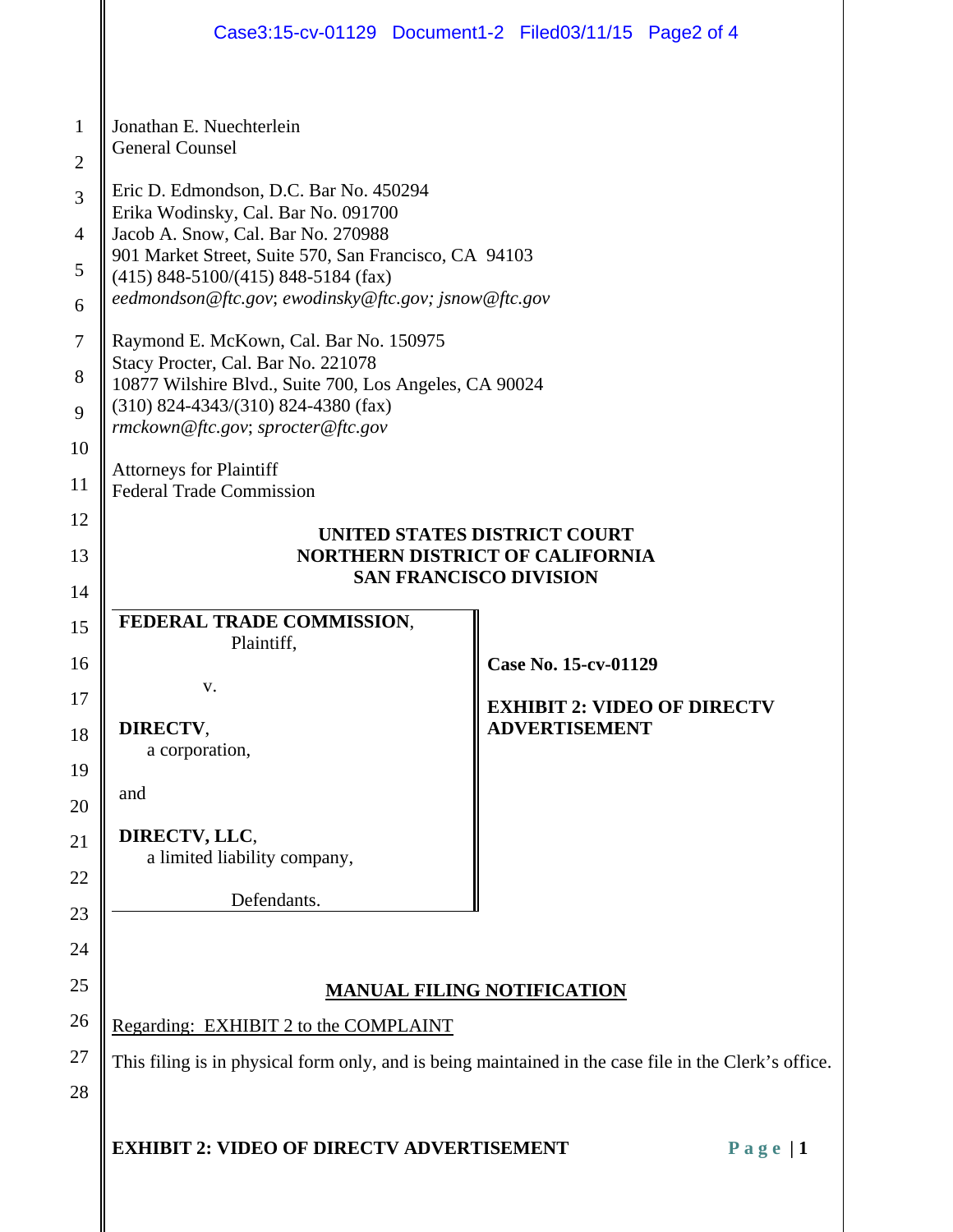If you are a participant on this case, this filing will be served in hard-copy shortly.

For information on retrieving this filing directly from the court please see the court's main web site at http://www.cand.uscourts.gov under Frequently Asked Questions (FAQ).

This filing was not efiled for the following reason:

Non Graphical/Textual Computer File (audio, video, etc.) on CD or other media.

## **Transcription of DIRECTV Advertisement (7OVb.mp4)**

| Time<br>Counter | On-screen image                                                                  | Voiceover                                                                                      |
|-----------------|----------------------------------------------------------------------------------|------------------------------------------------------------------------------------------------|
| 00:00           | Man sitting in chair                                                             | "When you wait forever for the cable guy, you<br>get bored."                                   |
| 00:03           | Man looking around<br>room; appears to be bored                                  | "When you get bored, you start staring out<br>windows."                                        |
| 00:05           | Man looking out of a<br>window                                                   | "When you start staring out windows"                                                           |
| 00:07           | Other men putting a<br>wrapped, body shaped<br>object into the trunk of a<br>car | " you see things you shouldn't see."                                                           |
| 00:09           | Man wildly tossing<br>clothes into a suitcase                                    | "When you see things you shouldn't see, you<br>need to vanish."                                |
| 00:12           | Man coming up from<br>underwater with a<br>burning boat in the<br>background     | "When you need to vanish, you fake your own<br>death."                                         |
| 00:14           | Man standing in front of<br>mirror, dying his<br>eyebrows white                  | "When you fake your own death, you dye your<br>eyebrows."                                      |
| 00:17           | Funeral scene                                                                    | "And when you dye your eyebrows, you attend<br>your own funeral as a guy named Phil Shiffley." |
| 00:22           | Funeral scene; people<br>crying; man in disguise                                 | "Don't attend your own funeral as a guy named<br>Phil Shiffley."                               |
| 00:25           | Text on screen: GET RID<br><b>OF CABLE</b>                                       | "Get rid of cable"                                                                             |

28

1

2

3

4

5

6

7

8

9

## **EXHIBIT 2: VIDEO OF DIRECTV ADVERTISEMENT** Page | 2